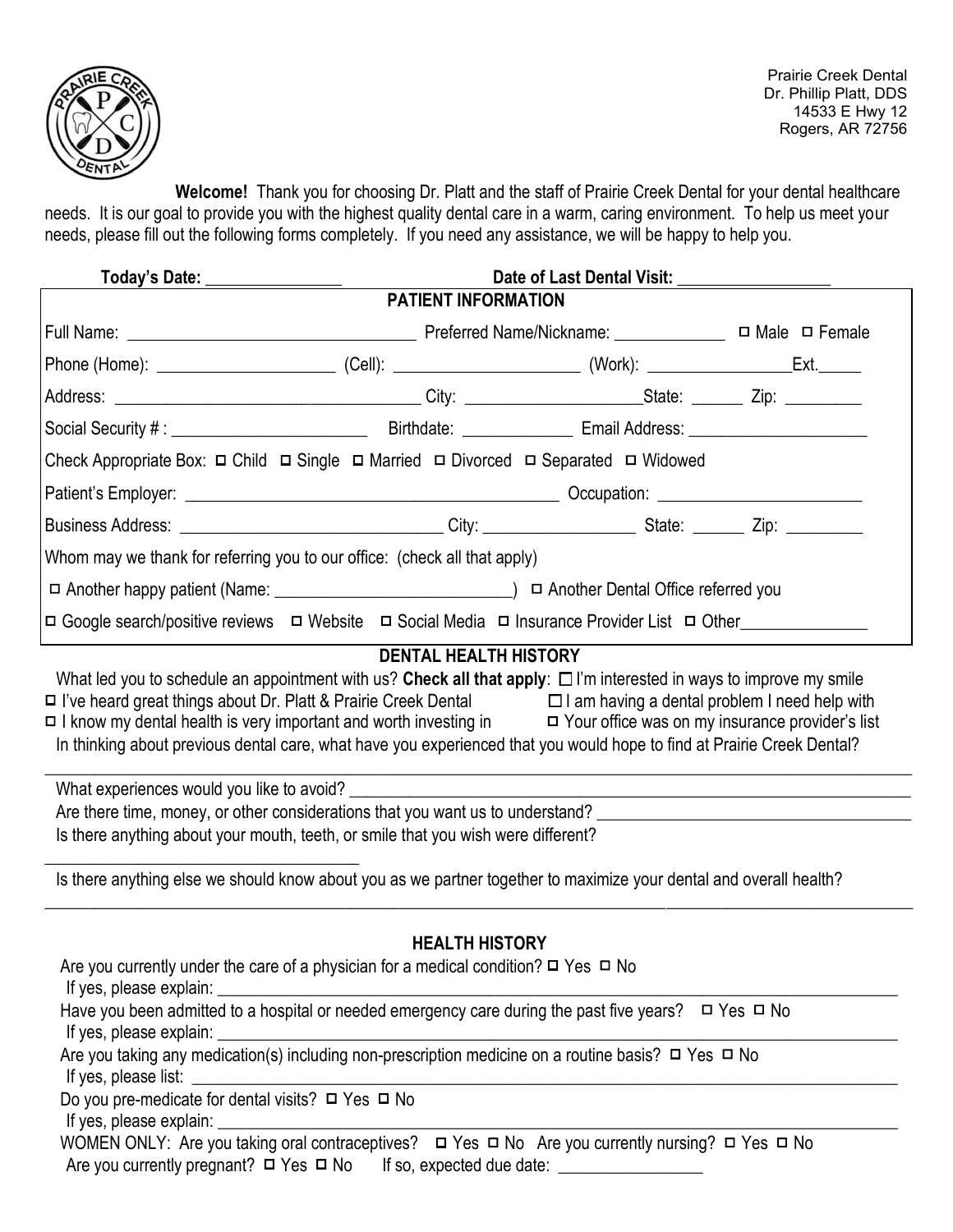| Do you have or have you had any of the following? Please check all that apply:                                                      |                            |  |                                           |                                                                                                                                                                                   |  |  |  |  |
|-------------------------------------------------------------------------------------------------------------------------------------|----------------------------|--|-------------------------------------------|-----------------------------------------------------------------------------------------------------------------------------------------------------------------------------------|--|--|--|--|
| $\square$ ADD/ADHD                                                                                                                  | □ Epilepsy or Seizures     |  | □ Codeine Allergy<br>□ Low Blood Pressure |                                                                                                                                                                                   |  |  |  |  |
| $\Box$ AIDS or HIV                                                                                                                  | $\Box$ Excessive Bleeding  |  | $\Box$ Mental Disorders                   | □ Penicillin Allergy                                                                                                                                                              |  |  |  |  |
| $\Box$ Arthritis                                                                                                                    | □ Fainting Spells          |  | □ Mitral Valve Prolapse                   | □ Sulfa Drug Allergy                                                                                                                                                              |  |  |  |  |
| □ Artificial/Joint Replacement                                                                                                      | $\Box$ Fibromyalgia        |  | $\Box$ Nervous Disorders                  | □ Other Drug Allergy                                                                                                                                                              |  |  |  |  |
| $\Box$ Asthma                                                                                                                       | $\Box$ Glaucoma            |  | $\Box$ Pacemaker                          |                                                                                                                                                                                   |  |  |  |  |
| □ Blood Disease                                                                                                                     | $\Box$ Hay Fever           |  | $\Box$ Psychiatric Care                   | $\Box$ Latex Allergy                                                                                                                                                              |  |  |  |  |
| □ Blood Transfusion                                                                                                                 | $\Box$ Head Injuries       |  | □ Radiation Therapy                       |                                                                                                                                                                                   |  |  |  |  |
| $\Box$ Breathing Problems                                                                                                           | $\Box$ Heart Attack        |  | $\Box$ Respiratory Problems               | <b>OTHER Allergies:</b>                                                                                                                                                           |  |  |  |  |
| $\Box$ Bruise Easily                                                                                                                | $\Box$ Heart Disease       |  | □ Rheumatic Fever                         | $\begin{tabular}{ c c c c } \hline \quad \quad & \quad \quad & \quad \quad & \quad \quad \\ \hline \quad \quad & \quad \quad & \quad \quad & \quad \quad \\ \hline \end{tabular}$ |  |  |  |  |
| $\Box$ Cancer                                                                                                                       | $\Box$ Heart Murmur        |  | $\Box$ Sinus Problems                     |                                                                                                                                                                                   |  |  |  |  |
| $\Box$ Chemotherapy                                                                                                                 | $\Box$ Heart Surgery       |  | □ Stomach Problems/Ulcers                 |                                                                                                                                                                                   |  |  |  |  |
| $\Box$ Chest Pain                                                                                                                   | $\Box$ Hepatitis C         |  | $\Box$ Stroke                             |                                                                                                                                                                                   |  |  |  |  |
| $\Box$ Diabetes                                                                                                                     | $\Box$ High Blood Pressure |  | $\Box$ Tuberculosis                       |                                                                                                                                                                                   |  |  |  |  |
| $\Box$ Dizziness                                                                                                                    | □ Kidney Disease           |  | □ Thyroid Disease                         |                                                                                                                                                                                   |  |  |  |  |
| $\Box$ Emphysema                                                                                                                    | □ Liver Disease            |  | □ Venereal Disease                        |                                                                                                                                                                                   |  |  |  |  |
| Have you ever had any serious illness not listed above? $\Box$ Yes $\Box$ No<br>If yes, please explain:<br><b>EMERGENCY CONTACT</b> |                            |  |                                           |                                                                                                                                                                                   |  |  |  |  |
|                                                                                                                                     |                            |  |                                           |                                                                                                                                                                                   |  |  |  |  |
|                                                                                                                                     |                            |  |                                           |                                                                                                                                                                                   |  |  |  |  |
|                                                                                                                                     |                            |  |                                           |                                                                                                                                                                                   |  |  |  |  |
| <b>RESPONSIBLE PARTY</b><br>If the patient is a minor, who is responsible for financial arrangements?                               |                            |  |                                           |                                                                                                                                                                                   |  |  |  |  |
|                                                                                                                                     |                            |  |                                           |                                                                                                                                                                                   |  |  |  |  |
|                                                                                                                                     |                            |  |                                           |                                                                                                                                                                                   |  |  |  |  |
| Marital Status: Married ____ Single ___ Divorced ___ Seperated ___ Widowed                                                          |                            |  |                                           |                                                                                                                                                                                   |  |  |  |  |
| Address (if different from Patient's):                                                                                              |                            |  |                                           |                                                                                                                                                                                   |  |  |  |  |
| <b>Street</b>                                                                                                                       | City                       |  | <b>State</b>                              | Zip Code                                                                                                                                                                          |  |  |  |  |
|                                                                                                                                     |                            |  |                                           |                                                                                                                                                                                   |  |  |  |  |
|                                                                                                                                     |                            |  |                                           |                                                                                                                                                                                   |  |  |  |  |
| Birthdate:                                                                                                                          | Social Security #:         |  |                                           | Is this person currently a patient? $\Box$ Yes $\Box$ No                                                                                                                          |  |  |  |  |
|                                                                                                                                     |                            |  |                                           |                                                                                                                                                                                   |  |  |  |  |

## **AUTHORIZATION & RELEASE:**

**Payment is due the day service is provided.** Patients carrying an overdue balance will not be able to receive further treatment until the balance is paid or an approved payment plan is established.

We appreciate **48 hours notice** when canceling or rescheduling an appointment. After two per calendar year missed appointments or appointments changed with less than 24 hours notice, you will be charged \$35 for each additional appointment missed or changed.

We communicate often with patients via phone calls, text messages, and email for appointment reminders and financial arrangements. **Please do not "opt-out" of our automated text reminders as this will also disable our ability to text one on one with you**. We can disable the automated messages/reminders for you if you do not wish to receive them. All of the information I have provided to Prairie Creek Dental is accurate to the best of my knowledge. I understand providing incorrect information can be dangerous to my health. If there is any change in my medical status, I will inform the dentist. I authorize Prairie Creek Dental to perform my and/or my children's dental procedures. I authorize Prairie Creek Dental to release any information including the diagnosis, records of treatment, and x-rays rendered to me or my child to third party payors and/or health practitioners. I authorize and request my insurance company to pay directly to the dentist insurance benefits otherwise payable to me. I have read the financial policy of Prairie Creek Dental and agree to be responsible for payment of all services rendered on my behalf or my dependents. I authorize Prairie Creek Dental to contact me via phone, text, and email and to leave messages pertaining to dental appointments on my voicemail or with immediate family members. I have also read or am familiar with the HIPAA Privacy Act and my signature below acknowledges receipt and understanding of HIPAA and the privacy policies of Prairie Creek Dental.

 $\overline{\phantom{a}}$  , and the contract of the contract of the contract of the contract of the contract of the contract of the contract of the contract of the contract of the contract of the contract of the contract of the contrac